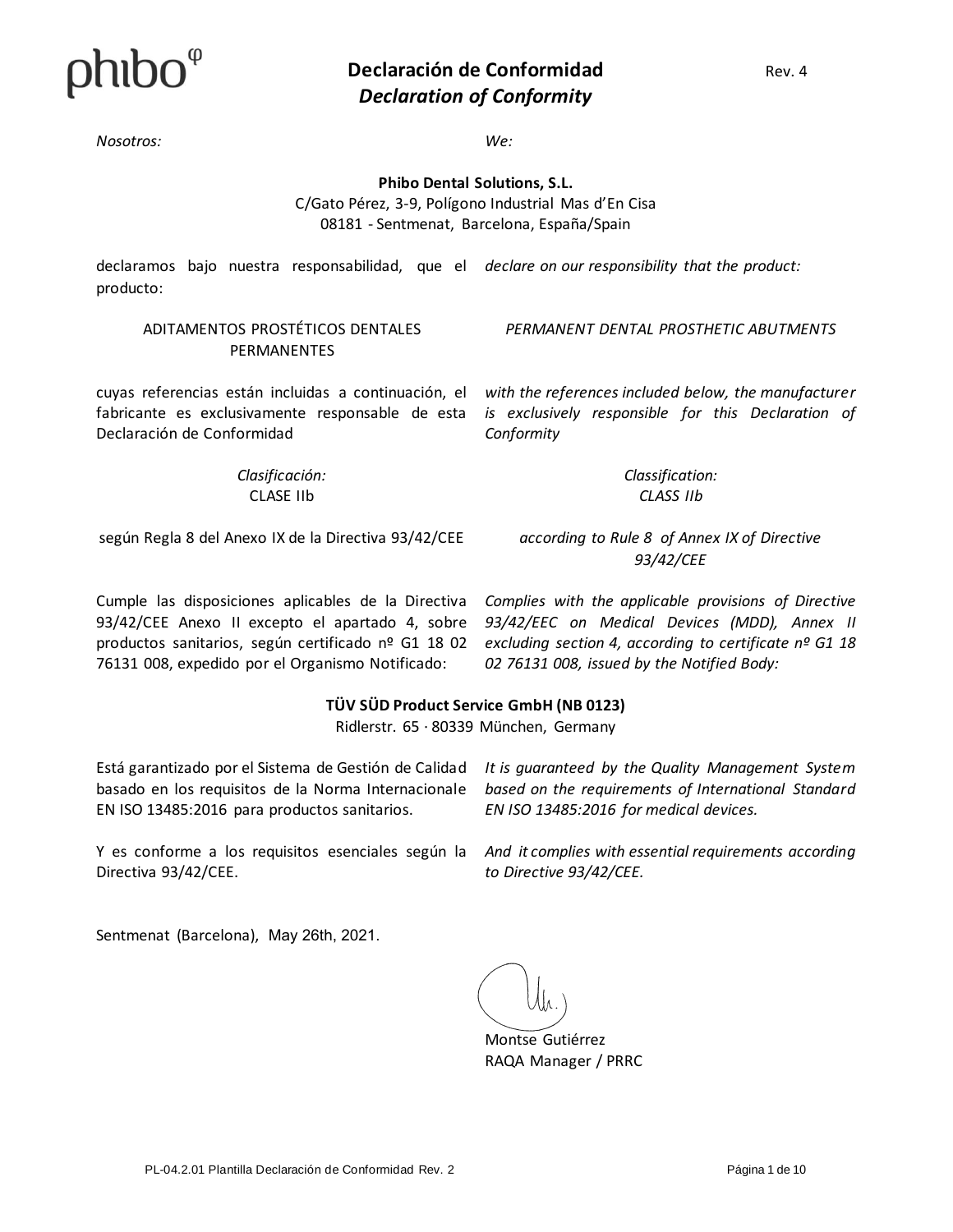continuación liberados a partir del 3 de marzo de 2010

La presente Declaración de Conformidad tiene validez This Declaration of Conformity is valid for all batches of para todos los lotes de los productos descritos a the products described below released from March 3<sup>rd</sup>, *2010*

y es válida hasta el 26 de Junio de 2023. *and it is valid until June 26th, 2023.*

Todos los productos descritos tienen asociado el código GMDN 44879 para prótesis permanentes. *All products described are associated with GMDN code 44879 to permanent dental prosthetic abutments.*

| <b>REFERENCIA</b> /<br><b>REFERENCE</b> | <b>DESCRIPCIÓN</b>                                                     | <b>DESCRIPTION</b>                                                 |
|-----------------------------------------|------------------------------------------------------------------------|--------------------------------------------------------------------|
| <b>EVO NP 01.3</b>                      | Pilar Cicatrización Aurea Evo Narrow<br>Platform 3mm                   | Aurea Evo Narrow Platform 3mm Healing<br>Abutment                  |
| <b>EVO NP 01.4</b>                      | Pilar Cicatrización Aurea Evo Narrow<br>Platform 4mm                   | Aurea Evo Narrow Platform 4mm Healing<br>Abutment                  |
| <b>EVO NP 01.5</b>                      | Pilar Cicatrización Aurea Evo Narrow<br>Platform 5mm                   | Aurea Evo Narrow Platform 5mm Healing<br>Abutment                  |
| EVO NP 01.6                             | Pilar Cicatrización Aurea Evo Narrow<br>Platform 6mm                   | Aurea Evo Narrow Platform 6mm Healing<br>Abutment                  |
| <b>EVO NP 11.1</b>                      | Pilar Aurea Evo Narrow Platform 1mm                                    | Aurea Evo Narrow Platform 1mm<br>Abutment                          |
| <b>EVO NP 11.2</b>                      | Pilar Aurea Evo Narrow Platform 2mm                                    | Aurea Evo Narrow Platform 2mm<br>Abutment                          |
| <b>EVO NP 11.3</b>                      | Pilar Aurea Evo Narrow Platform 3mm                                    | Aurea Evo Narrow Platform 3mm<br>Abutment                          |
| <b>EVO NP 11.4</b>                      | Pilar Aurea Evo Narrow Platform 4mm                                    | Aurea Evo Narrow Platform 4mm<br>Abutment                          |
| <b>EVO NP 20.1</b>                      | Pilar Aurea Evo Fresable Narrow Platform<br>1 <sub>mm</sub>            | Aurea Evo Narrow Platform 1mm Fresable<br>Abutment                 |
| <b>EVO NP 20.2</b>                      | Pilar Aurea Evo Fresable Narrow Platform<br>altura 2mm                 | Aurea Evo Narrow Platform 2mm<br>freasable Abutment                |
| <b>EVO NP 20.3</b>                      | Pilar Aurea Evo Fresable Narrow Platform<br>altura 3mm                 | Aurea Evo Narrow Platform 3mm<br>freasable Abutment                |
| <b>EVO NP 22.0</b>                      | Pilar Aurea Evo Angulado 17º Narrow<br>Platform altura 1.5mm           | Aurea Evo Narrow Platform 17º x 1.5mm<br>Angled Abutment           |
| <b>EVO NP 22.1</b>                      | Pilar Aurea Evo Angulado 17º Narrow<br>Platform altura 2.5mm           | Aurea Evo Narrow Platform 17º x 2.5mm<br>Angled Abutment           |
| <b>EVO NP 23.0</b>                      | Pilar Aurea Evo Angulado 17º Fresable<br>Narrow Platform altura 1.5 mm | Aurea Evo Narrow Platform 17º x 1.5mm<br>freasable Angled Abutment |
| <b>EVO NP 23.1</b>                      | Pilar Aurea Evo Angulado 17º Fresable<br>Narrow Platform altura 2.5 mm | Aurea Evo Narrow Platform 17º x 2.5mm<br>freasable Angled Abutment |
| EVO RP 01.3                             | Pilar Cicatrización Aurea Evo Regular<br>Platform 3mm                  | Aurea Evo Regular Platform 3mm Healing<br>Abutment                 |
| EVO RP 01.4                             | Pilar Cicatrización Aurea Evo Regular<br>Platform 4mm                  | Aurea Evo Regular Platform 4mm Healing<br>Abutment                 |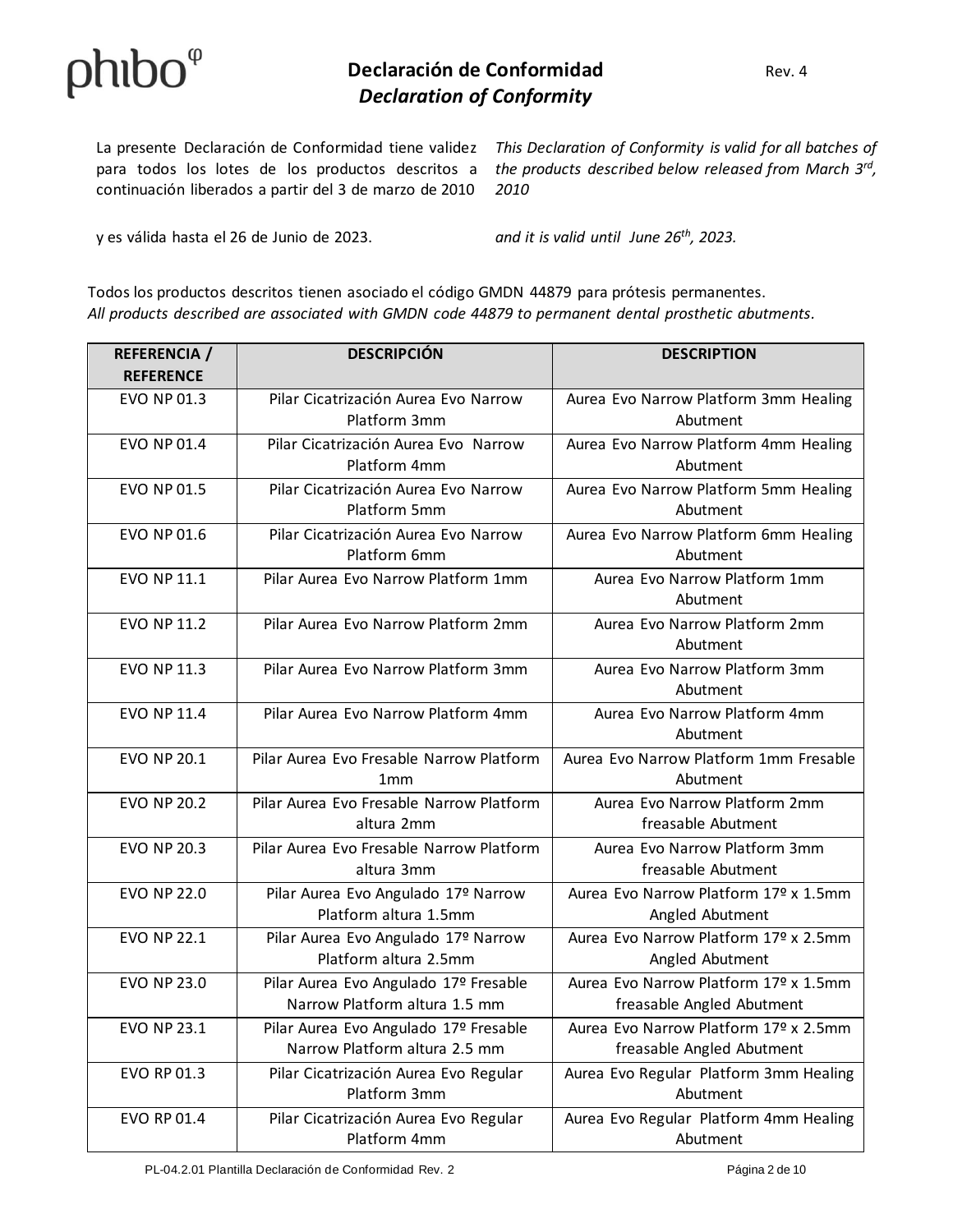| REFERENCIA /<br><b>REFERENCE</b> | <b>DESCRIPCIÓN</b>                                                      | <b>DESCRIPTION</b>                                                  |
|----------------------------------|-------------------------------------------------------------------------|---------------------------------------------------------------------|
| EVO RP 01.5                      | Pilar Cicatrización Aurea Evo Regular<br>Platform 5mm                   | Aurea Evo Regular Platform 5mm Healing<br>Abutment                  |
| <b>EVO RP 01.6</b>               | Pilar Cicatrización Aurea Evo Regular<br>Platform 6mm                   | Aurea Evo Regular Platform 6mm Healing<br>Abutment                  |
| EVO RP 11.1                      | Pilar Aurea Evo Regular Platform 1mm                                    | Aurea Evo Regular Platform 1mm<br>Abutment                          |
| EVO RP 11.2                      | Pilar Aurea Evo Regular Platform 2mm                                    | Aurea Evo Regular Platform 2mm<br>Abutment                          |
| <b>EVO RP 11.3</b>               | Pilar Aurea Evo Regular Platform 3mm                                    | Aurea Evo Regular Platform 3mm<br>Abutment                          |
| EVO RP 11.4                      | Pilar Aurea Evo Regular Platform 4mm                                    | Aurea Evo Regular Platform 4mm<br>Abutment                          |
| <b>EVO RP 20.1</b>               | Pilar Aurea Evo Fresable Regular Platform<br>1mm                        | Aurea Evo Regular Platform 1mm<br>freasable Abutment                |
| <b>EVO RP 20.2</b>               | Pilar Aurea Evo Fresable Regular Platform<br>altura 2 mm                | Aurea Evo Regular Platform 2mm<br>freasable Abutment                |
| <b>EVO RP 20.3</b>               | Pilar Aurea Evo Fresable Regular Platform<br>altura 3mm                 | Aurea Evo Regular Platform 3mm<br>freasable Abutment                |
| <b>EVO RP 22.0</b>               | Pilar Aurea Evo Angulado 17º Regular<br>Platform altura 1.5mm           | Aurea Evo Regular Platform 17º x 1.5mm<br>Angled Abutment           |
| <b>EVO RP 22.1</b>               | Pilar Aurea Evo Angulado 17º Regular<br>Platform altura 2.5mm           | Aurea Evo Regular Platform 17º x 2.5mm<br>Angled Abutment           |
| <b>EVO RP 23.0</b>               | Pilar Aurea Evo Angulado 17º Fresable<br>Regular Platform altura 1.5 mm | Aurea Evo Regular Platform 17º x 1.5mm<br>freasable Angled Abutment |
| <b>EVO RP 23.1</b>               | Pilar Aurea Evo Angulado 17º Fresable<br>Regular Platform altura 2.5mm  | Aurea Evo Regular Platform 17º x 2.5mm<br>freasable Angled Abutment |
| <b>EVO RP 62.0</b>               | Pilar Aurea Evo Angulado 30º Regular<br>Platform altura 1.5mm           | Aurea Evo Regular Platform 30º x 1.5mm<br>Angled Abutment           |
| <b>EVO RP 62.1</b>               | Pilar Aurea Evo Angulado 30º Regular<br>Platform altura 2.5mm           | Aurea Evo Regular Platform 30º x 2.5mm<br>Angled Abutment           |
| EVO RP 63.0                      | Pilar Aurea Evo Angulado 30º Fresable<br>Regular Platform altura 1.5 mm | Aurea Evo Regular Platform 30º x 1.5mm<br>freasable Angled Abutment |
| EVO RP 63.1                      | Pilar Aurea Evo Angulado 30º Fresable<br>Regular Platform altura 2.5 mm | Aurea Evo Regular Platform 30º x 2.5mm<br>freasable Angled Abutment |
| EVO WP 01.3                      | Pilar Cicatrización Aurea Evo Wide Platform<br>3 <sub>mm</sub>          | Aurea Evo Wide Platform 3mm Healing<br>Abutment                     |
| EVO WP 01.4                      | Pilar Cicatrización Aurea Evo Wide Platform<br>4 <sub>mm</sub>          | Aurea Evo Wide Platform 4mm Healing<br>Abutment                     |
| EVO WP 01.5                      | Pilar Cicatrización Aurea Evo Wide Platform<br>5 <sub>mm</sub>          | Aurea Evo Wide Platform 5mm Healing<br>Abutment                     |
| EVO WP 01.6                      | Pilar Cicatrización Aurea Evo Wide Platform<br>6 <sub>mm</sub>          | Aurea Evo Wide Platform 6mm Healing<br>Abutment                     |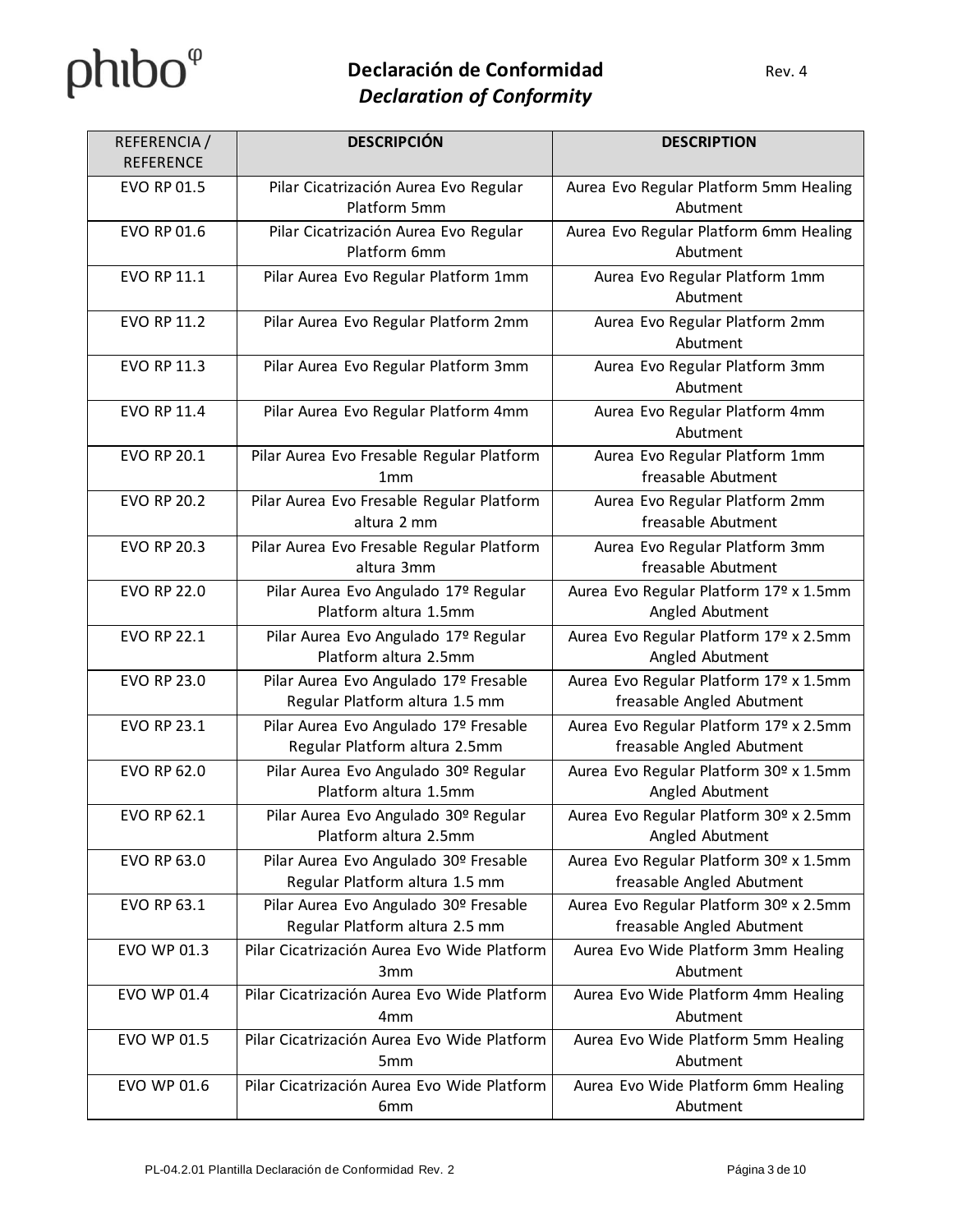# $phibo^{\varphi}$

| REFERENCIA/<br><b>REFERENCE</b> | <b>DESCRIPCIÓN</b>                                        | <b>DESCRIPTION</b>                                |
|---------------------------------|-----------------------------------------------------------|---------------------------------------------------|
| EVO WP 11.1                     | Pilar Aurea Evo Wide Platform 1mm                         | Aurea Evo Wide Platform 1mm Abutment              |
| <b>EVO WP 11.2</b>              | Pilar Aurea Evo Wide Platform 2mm                         | Aurea Evo Wide Platform 2mm Abutment              |
| <b>EVO WP 11.3</b>              | Pilar Aurea Evo Wide Platform 3mm                         | Aurea Evo Wide Platform 3mm Abutment              |
| <b>EVO WP 11.4</b>              | Pilar Aurea Evo Wide Platform 4mm                         | Aurea Evo Wide Platform 4mm Abutment              |
| <b>EVO WP 20.1</b>              | Pilar Aurea Evo Fresable Wide Platform<br>1 <sub>mm</sub> | Aurea Evo Wide Platform 1mm freasable<br>Abutment |
| <b>EVO WP 20.2</b>              | Pilar Aurea Evo Fresable Wide Platform<br>altura 2mm      | Aurea Evo Wide Platform 2mm freasable<br>Abutment |
| <b>EVO WP 20.3</b>              | Pilar Aurea Evo Fresable Wide Platform<br>altura 3mm      | Aurea Evo Wide Platform 3mm freasable<br>Abutment |
| 010.3015                        | Pilar Cicatrización TSA® S3 1.5mm                         | TSA® S3 1.5mm Healing Abutment                    |
| 010.3030                        | Pilar Cicatrización TSA® S3 3.0mm                         | TSA® S3 3.0mm Healing Abutment                    |
| 010.3050                        | Pilar Cicatrización TSA® S3 5.0mm                         | TSA® S3 5.0mm Healing Abutment                    |
| 010.3070                        | Pilar Cicatrización TSA® S3 7.0mm                         | TSA® S3 7.0mm Healing Abutment                    |
| 010.4015                        | Pilar Cicatrización TSA® S4 1.5mm                         | TSA® S4 1.5mm Healing Abutment                    |
| 010.4030                        | Pilar Cicatrización TSA® S4 3.0mm                         | TSA® S4 3.0mm Healing Abutment                    |
| 010.4050                        | Pilar Cicatrización TSA® S4 5.0mm                         | TSA® S4 5.0mm Healing Abutment                    |
| 010.4070                        | Pilar Cicatrización TSA® S4 7.0mm                         | TSA® S4 7.0mm Healing Abutment                    |
| 010.5015                        | Pilar Cicatrización TSA® S5 1.5mm                         | TSA® S5 1.5mm Healing Abutment                    |
| 010.5030                        | Pilar Cicatrización TSA® S5 3.0mm                         | TSA® S5 3.0mm Healing Abutment                    |
| 010.5050                        | Pilar Cicatrización TSA® S5 5.0mm                         | TSA® S5 5.0mm Healing Abutment                    |
| 013.3000                        | Pilar ProUnic Plus TSA® S3                                | TSA® S3 ProUnic Plus Abutment                     |
| 013.4000                        | Pilar ProUnic Plus TSA® S4                                | TSA® S4 ProUnic Plus Abutment                     |
| 013.5000                        | Pilar ProUnic Plus TSA® S5                                | TSA® S5 ProUnic Plus Abutment                     |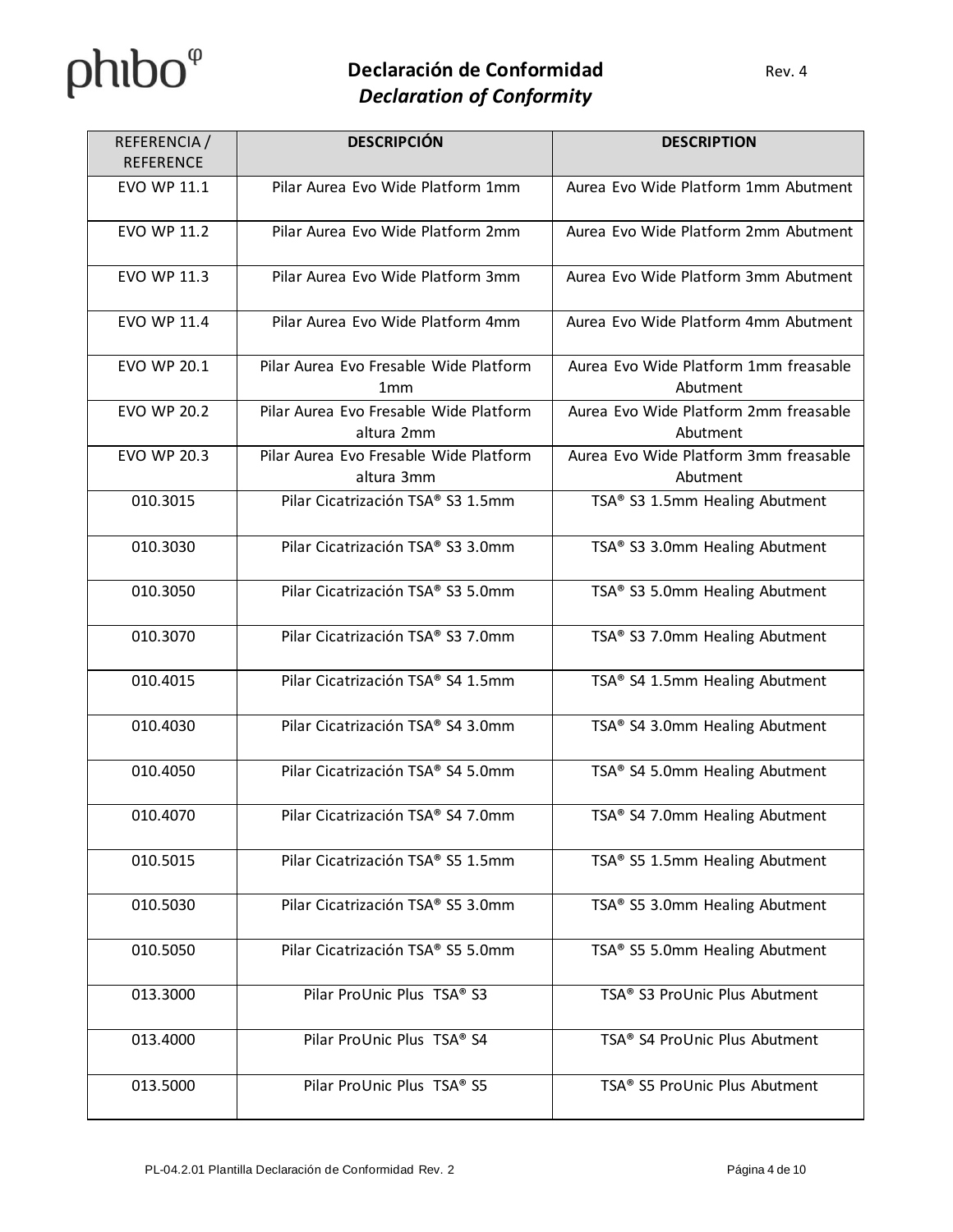| REFERENCIA/      | <b>DESCRIPCIÓN</b>                                          | <b>DESCRIPTION</b>                                   |
|------------------|-------------------------------------------------------------|------------------------------------------------------|
| <b>REFERENCE</b> |                                                             |                                                      |
| 014.3010         | Pilar ProUnic Plus Transmucoso TSA® S3<br>1.0 <sub>mm</sub> | TSA® S3 1.0mm Transgingival ProUnic Plus<br>Abutment |
| 014.3020         | Pilar ProUnic Plus Transmucoso TSA® S3<br>2.0 <sub>mm</sub> | TSA® S3 2.0mm Transgingival ProUnic<br>Plus Abutment |
| 014.3030         | Pilar ProUnic Plus Transmucoso TSA® S3<br>3.0 <sub>mm</sub> | TSA® S3 3.0mm Transgingival ProUnic Plus<br>Abutment |
| 014.4010         | Pilar ProUnic Plus Transmucoso TSA® S4<br>1.0 <sub>mm</sub> | TSA® S4 1.0mm Transgingival ProUnic<br>Plus Abutment |
| 014.4020         | Pilar ProUnic Plus Transmucoso TSA® S4<br>2.0 <sub>mm</sub> | TSA® S4 2.0mm Transgingival ProUnic Plus<br>Abutment |
| 014.4030         | Pilar ProUnic Plus Transmucoso TSA® S4<br>3.0 <sub>mm</sub> | TSA® S4 3.0mm Transgingival ProUnic Plus<br>Abutment |
| 014.5010         | Pilar ProUnic Plus Transmucoso TSA® S5<br>1.0 <sub>mm</sub> | TSA® S5 1.0mm Transgingival ProUnic Plus<br>Abutment |
| 021.3115         | Pilar angulado con hombro TSA® S3 15°                       | TSA® S3 15º Angled Abutment                          |
| 021.3125         | Pilar angulado con hombro TSA® S3 25°                       | TSA® S3 25º Angled Abutment                          |
| 021.4115         | Pilar angulado con hombro TSA® S4 15°                       | TSA® S4 15º Angled Abutment                          |
| 021.4125         | Pilar angulado con hombro TSA® S4 25°                       | TSA® S4 25º Angled Abutment                          |
| 022.3001         | Pilar de Bola TSA® S3 1.0mm                                 | TSA® S3 1.0mm Ball Abutment                          |
| 022.3003         | Pilar de Bola TSA® S3 3.0mm                                 | TSA® S3 3.0mm Ball Abutment                          |
| 022.3005         | Pilar de Bola TSA® S3 5.0mm                                 | TSA® S3 5.0mm Ball Abutment                          |
| 022.3115         | Pilar angulado con hombro 1.0mm TSA® S3<br>$15^\circ$       | TSA® S3 15º 1.0mm Angled Abutment                    |
| 022.3125         | Pilar angulado con hombro 1.0mm TSA® S3<br>25°              | TSA® S3 25º 1.0mm Angled Abutment                    |
| 022.4001         | Pilar de Bola TSA® S4 1.0mm                                 | TSA® S4 1.0mm Ball Abutment                          |
| 022.4003         | Pilar de Bola TSA® S4 3.0mm                                 | TSA® S4 3.0mm Ball Abutment                          |
| 022.4005         | Pilar de Bola TSA® S4 5.0mm                                 | TSA® S4 5.0mm Ball Abutment                          |
| 022.4115         | Pilar angulado con hombro 1.0mm TSA® S4<br>$15^\circ$       | TSA® S4 15º 1.0mm Angled Abutment                    |
| 022.4125         | Pilar angulado con hombro 1.0mm TSA® S4<br>25°              | TSA® S4 25º 1.0mm Angled Abutment                    |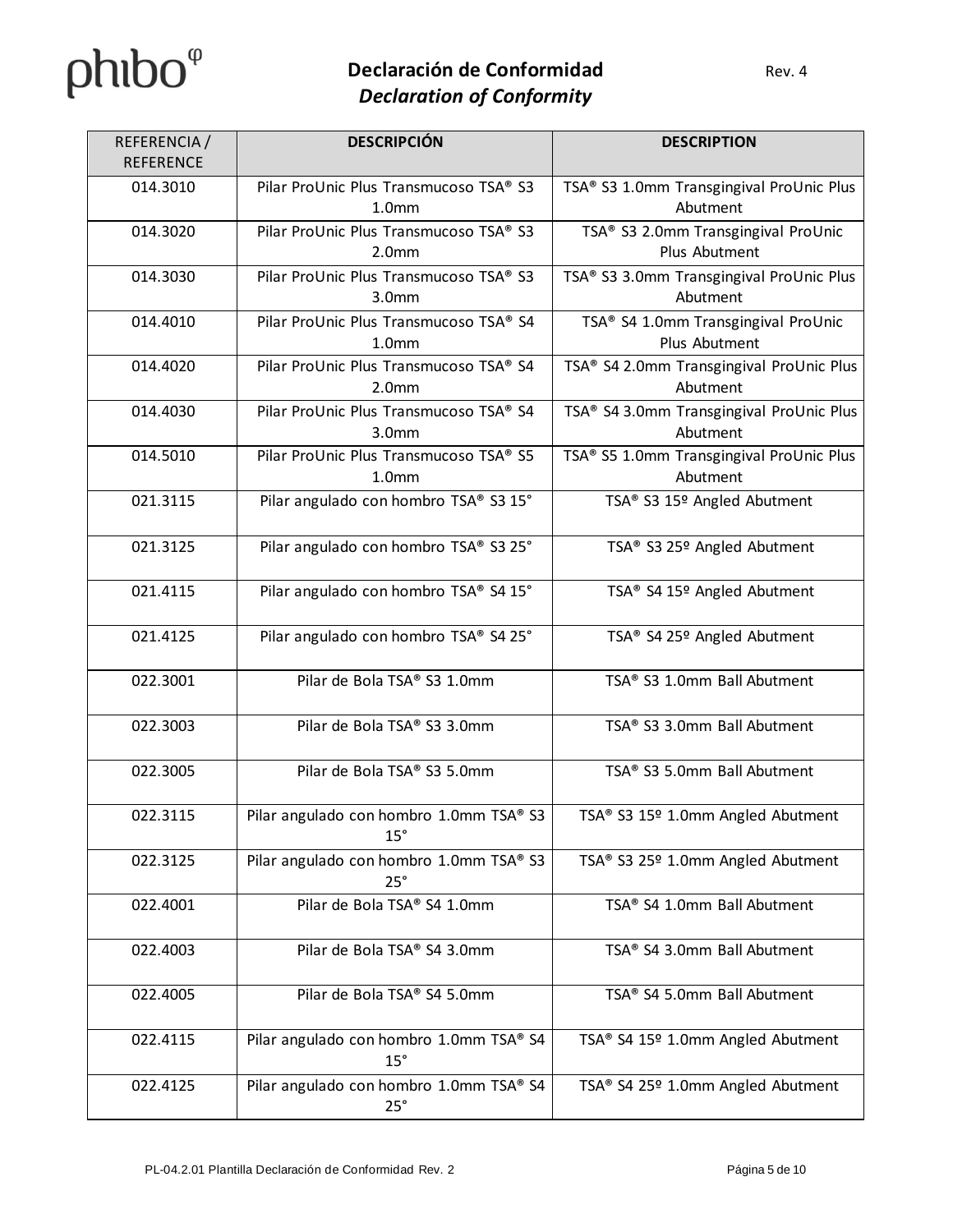# $phibo^{\varphi}$

| REFERENCIA/<br><b>REFERENCE</b> | <b>DESCRIPCIÓN</b>                                 | <b>DESCRIPTION</b>                                      |
|---------------------------------|----------------------------------------------------|---------------------------------------------------------|
| 038.3000                        | Pilar Fresable TSA® S3                             | TSA® S3 Abutment Post                                   |
| 038.3005                        | Pilar Fresable Hombro 0.5mm TSA® S3                | TSA® S3 0.5mm Abutment Post                             |
| 038.3015                        | Pilar Fresable Hombro 1.5mm TSA® S3                | TSA® S3 1.5mm Abutment Post                             |
| 038.3030                        | Pilar Fresable Hombro 3.0mm TSA® S3                | TSA® S3 3.0mm Abutment Post                             |
| 038.4000                        | Pilar Fresable TSA® S4                             | TSA® S4 Abutment Post                                   |
| 038.4005                        | Pilar Fresable Hombro 0.5mm TSA® S4                | TSA® S4 0.5mm Abutment Post                             |
| 038.4015                        | Pilar Fresable Hombro 1.5mm TSA® S4                | TSA® S4 1.5mm Abutment Post                             |
| 038.4030                        | Pilar Fresable Hombro 3.0mm TSA® S4                | TSA® S4 3.0mm Abutment Post                             |
| 038.5000                        | Pilar Fresable TSA® S5                             | TSA® S5 Abutment Post                                   |
| 038.5005                        | Pilar Fresable Hombro 0.5mm TSA® S5                | TSA® S5 0.5mm Abutment Post                             |
| 038.5015                        | Pilar Fresable Hombro 1.5mm TSA® S5                | TSA® S5 1.5mm Abutment Post                             |
| 039.3000                        | Pilar ProUnic Estético TSA® S3                     | TSA® S3 ProUnic Esthetic Abutment                       |
| 039.4000                        | Pilar ProUnic Estético TSA® S4                     | TSA® S4 ProUnic Esthetic Abutment                       |
| 042.3000                        | Pilar ProUnic Estético Rotatorio TSA® S3           | TSA® S3 ProUnic Esthetic Non-Hexed<br>Abutment          |
| 042.4000                        | Pilar ProUnic Estético Rotatorio TSA® S4           | TSA® S4 ProUnic Esthetic Non-Hexed<br>Abutment          |
| 052.3001                        | Pilar ProUnic Advance TSA® S3                      | TSA® S3 ProUnic Advance Abutment                        |
| 052.3110                        | Pilar ProUnic Advance Transmucoso TSA®<br>S3 1.0mm | TSA® S3 1.0mm Transgingival ProUnic<br>Advance Abutment |
| 052.3120                        | Pilar ProUnic Advance Transmucoso TSA®<br>S3 2.0mm | TSA® S3 2.0mm Transgingival ProUnic<br>Advance Abutment |
| 052.3130                        | Pilar ProUnic Advance Transmucoso TSA®<br>S3 3.0mm | TSA® S3 3.0mm Transgingival ProUnic<br>Advance Abutment |
| 052.4001                        | Pilar ProUnic Advance TSA® S4                      | TSA® S4 ProUnic Advance Abutment                        |
| 052.4110                        | Pilar ProUnic Advance Transmucoso TSA®<br>S4 1.0mm | TSA® S4 1.0mm Transgingival ProUnic<br>Advance Abutment |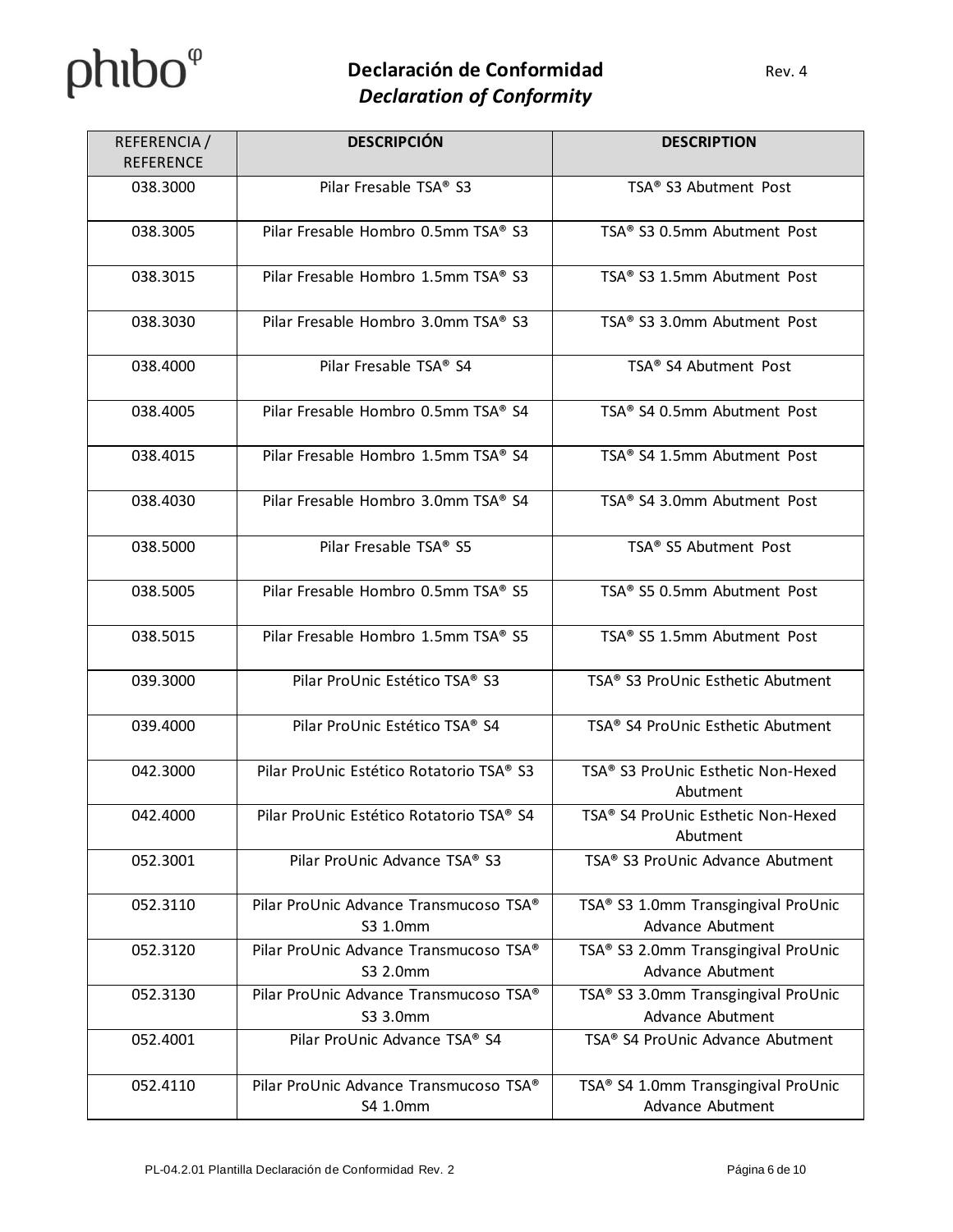| REFERENCIA /<br><b>REFERENCE</b> | <b>DESCRIPCIÓN</b>                                 | <b>DESCRIPTION</b>                                      |
|----------------------------------|----------------------------------------------------|---------------------------------------------------------|
| 052.4130                         | Pilar ProUnic Advance Transmucoso TSA®<br>S4 3.0mm | TSA® S4 3.0mm Transgingival ProUnic<br>Advance Abutment |
| 052.5001                         | Pilar ProUnic Advance TSA® S5                      | TSA® S5 ProUnic Advance Abutment                        |
| 052.5110                         | Pilar ProUnic Advance Transmucoso TSA®<br>S5 1.0mm | TSA® S5 1.0mm Transgingival ProUnic<br>Advance Abutment |
| H10.2030                         | Pilar Cicatrización TSH® S2 3.0mm                  | TSH <sup>®</sup> S2 3.0mm Healing Abutment              |
| H10.2050                         | Pilar Cicatrización TSH® S2 5.0mm                  | TSH <sup>®</sup> S2 5.0mm Healing Abutment              |
| H10.2070                         | Pilar Cicatrización TSH® S2 7.0mm                  | TSH <sup>®</sup> S2 7.0mm Healing Abutment              |
| H10.3430                         | Pilar Cicatrización TSH® S3 S4 3.0mm               | TSH <sup>®</sup> S3 S4 3.0mm Healing Abutment           |
| H10.3450                         | Pilar Cicatrización TSH® S3 S4 5.0mm               | TSH <sup>®</sup> S3 S4 5.0mm Healing Abutment           |
| H10.3470                         | Pilar Cicatrización TSH® S3 S4 7.0mm               | TSH <sup>®</sup> S3 S4 7.0mm Healing Abutment           |
| H10.5030                         | Pilar Cicatrización TSH® S5 3.0mm                  | TSH <sup>®</sup> S5 3.0mm Healing Abutment              |
| H10.5050                         | Pilar Cicatrización TSH® S5 5.0mm                  | TSH <sup>®</sup> S5 5.0mm Healing Abutment              |
| H17.2010                         | Pilar ConHex TSH® S2 x 1,0mm                       | TSH <sup>®</sup> S2 x 1,0mm Conhex Abutment             |
| H17.2020                         | Pilar ConHex TSH® S2 x 2,0mm                       | TSH <sup>®</sup> S2 x 2,0mm Conhex Abutment             |
| H17.2030                         | Pilar ConHex TSH® S2 x 3,0mm                       | TSH <sup>®</sup> S2 x 3,0mm Conhex Abutment             |
| H17.3410                         | Pilar ConHex TSH® S3 S4 x 1,0mm                    | TSH <sup>®</sup> S3 S4 x 1,0mm Conhex Abutment          |
| H17.3420                         | Pilar ConHex TSH® S3 S4 x 2,0mm                    | TSH <sup>®</sup> S3 S4 x 2,0mm Conhex Abutment          |
| H17.3430                         | Pilar ConHex TSH® S3 S4 x 3,0mm                    | S3 S4 x 3,0mm Conhex Abutment<br>TSH <sup>®</sup>       |
| H17.3440                         | Pilar ConHex TSH® S3 S4 x 4,0mm                    | TSH <sup>®</sup> S3 S4 x 4,0mm Conhex Abutment          |
| H17.5010                         | Pilar ConHex TSH <sup>®</sup> S5 x 1,0mm           | TSH <sup>®</sup> S5 x 1,0mm Conhex Abutment             |
| H17.5020                         | Pilar ConHex TSH® S5 x 2,0mm                       | S5 x 2,0mm Conhex Abutment<br>TSH®                      |
| H17.5030                         | Pilar ConHex TSH <sup>®</sup> S5 x 3,0mm           | TSH <sup>®</sup> S5 x 3,0mm Conhex Abutment             |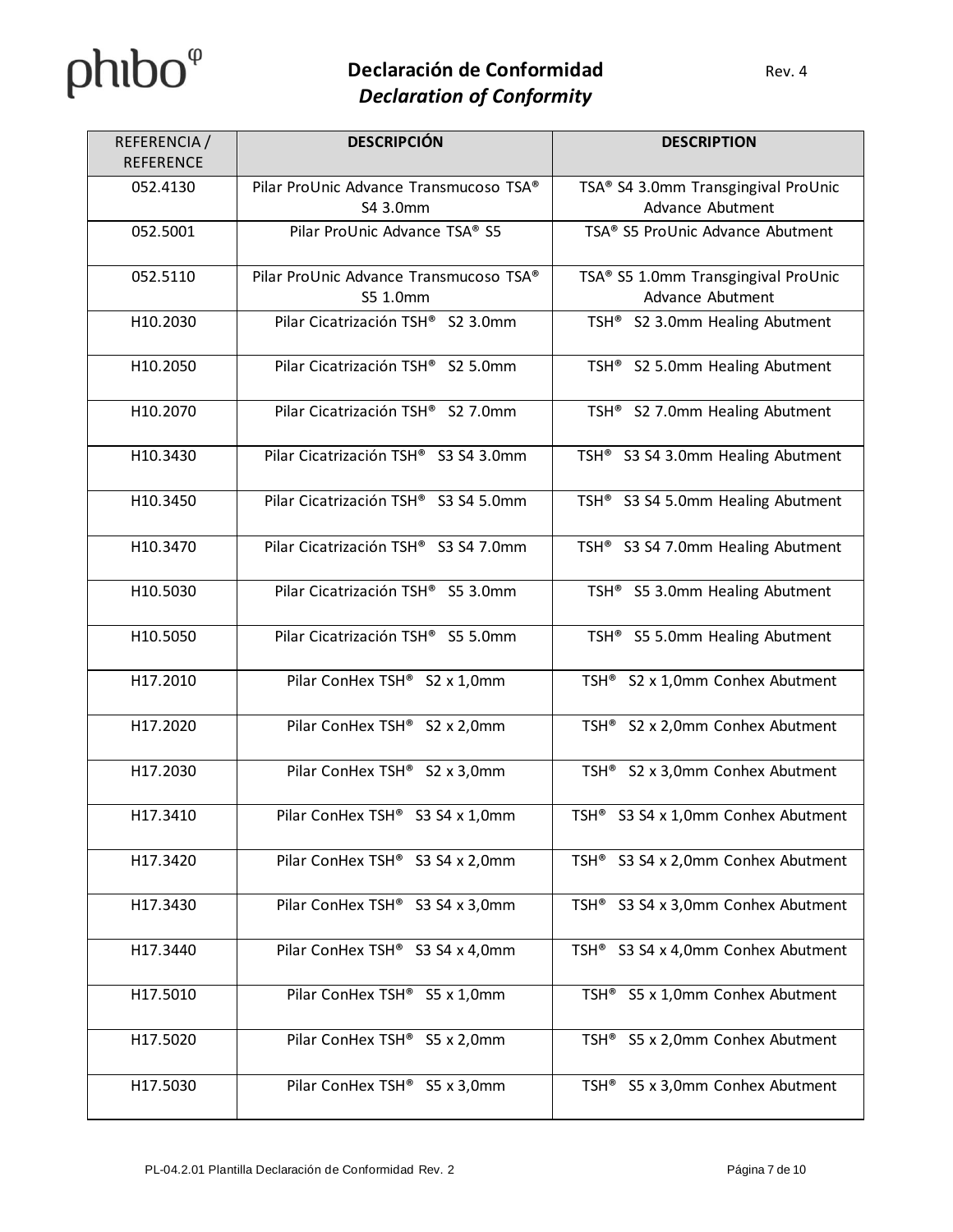| REFERENCIA /<br><b>REFERENCE</b> | <b>DESCRIPCIÓN</b>                                | <b>DESCRIPTION</b>                                              |
|----------------------------------|---------------------------------------------------|-----------------------------------------------------------------|
| H20.2040                         | Pilar Fresable Hombro 4.0mm TSH <sup>®</sup> S2   | TSH <sup>®</sup> S2 4.0mm Abutment Post                         |
| H20.3420                         | Pilar Fresable Hombro 2.0mm TSH® S3 S4            | TSH <sup>®</sup> S3 S4 2.0mm Abutment Post                      |
| H20.3440                         | Pilar Fresable Hombro 4.0mm TSH® S3 S4            | TSH <sup>®</sup> S3 S4 4.0mm Abutment Post                      |
| H20.5020                         | Pilar Fresable Hombro 2.0mm TSH® S5               | TSH <sup>®</sup> S5 2.0mm Abutment Post                         |
| H20.5040                         | Pilar Fresable Hombro 4.0mm TSH <sup>®</sup> S5   | TSH <sup>®</sup> S5 4.0mm Abutment Post                         |
| H22.3402                         | Pilar de Bola TSH® S3 S4 2.0mm                    | TSH <sup>®</sup> S3 S4 2.0mm Ball Abutment                      |
| H22.3404                         | Pilar de Bola TSH® S3 S4 4.0mm                    | TSH <sup>®</sup> S3 S4 4.0mm Ball Abutment                      |
| H22.3415                         | Pilar Angulado con Hombro 1.0mm TSH®<br>S3/S4 15° | TSH <sup>®</sup> S3 S4 15º 1.0mm Angled Abutment<br>with Screw  |
| H22.3425                         | Pilar Angulado con Hombro 1.0mm TSH®<br>S3/S4 25° | TSH <sup>®</sup> S3 S4 25º 1.0mm Angled Abutment<br>with Screw  |
| H23.3415                         | Pilar angulado con hombro TSH® S3/S4<br>15°       | TSH® S3 S4 15º Angled Abutment with<br>Screw                    |
| H23.3425                         | Pilar angulado con hombro TSH® S3/S4<br>25°       | TSH® S3 S4 25º Angled Abutment with<br>Screw                    |
| H30.3417                         | Pilar Conhex Angulado TSH® 17º S3/S4 x<br>1,0mm   | TSH <sup>®</sup> 17º S3/S4 x 1,0mm Angled Conhex<br>Abutment    |
| H30.3430                         | Pilar Conhex Angulado TSH® 30º S3/S4 x<br>1,0mm   | TSH <sup>®</sup> 30º S3/S4 x 1,0mm Angled Conhex<br>Abutment    |
| H31.2017                         | Pilar Conhex Angulado TSH® 17º S2 x<br>2,0mm      | TSH <sup>®</sup> 17º S2 x 2,0mm Angled Conhex<br>Abutment       |
| H31.3417                         | Pilar Conhex Angulado TSH® 17º S3/S4 x<br>2,0mm   | TSH <sup>®</sup> 17º S3/S4 x 2,0mm Angled Conhex<br>Abutment    |
| H31.3430                         | Pilar Conhex Angulado TSH® 30º S3/S4 x<br>2,0mm   | 30º S3/S4 x 2,0mm Angled Conhex<br>TSH®<br>Abutment             |
| H32.2017                         | Pilar Conhex Angulado TSH® 17º S2 x<br>3,0mm      | TSH <sup>®</sup> 17º S2 x 3,0mm Angled Conhex<br>Abutment       |
| H32.3417                         | Pilar Conhex Angulado TSH® 17º S3/S4 x<br>3,0mm   | 17º S3/S4 x 3,0mm Angled Conhex<br>TSH®<br>Abutment             |
| H32.3430                         | Pilar Conhex Angulado TSH® 30º S3/S4 x<br>3,0mm   | 30º S3/S4 x 3,0mm Angled Conhex<br>TSH <sup>®</sup><br>Abutment |
| H33.3417                         | Pilar Conhex Angulado TSH® 17º S3/S4 x<br>4,0mm   | 17º S3/S4 x 4,0mm Angled Conhex<br>TSH®<br>Abutment             |
| H33.3430                         | Pilar Conhex Angulado TSH® 30º S3/S4 x<br>4,0mm   | 30º S3/S4 x 4,0mm Angled Conhex<br>TSH®<br>Abutment             |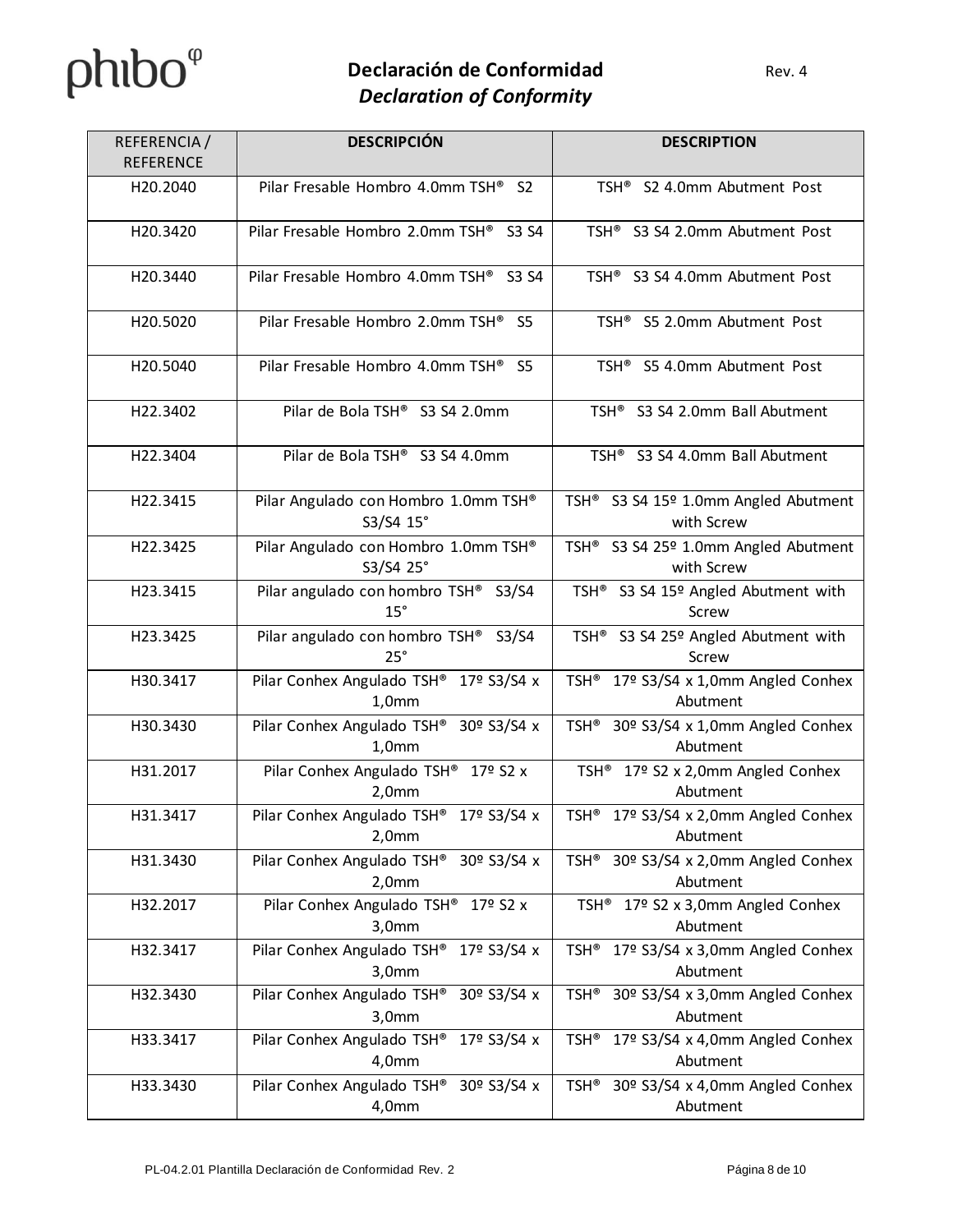| REFERENCIA /<br><b>REFERENCE</b> | <b>DESCRIPCIÓN</b>                       | <b>DESCRIPTION</b>                                     |
|----------------------------------|------------------------------------------|--------------------------------------------------------|
| 1756 C                           | Pilar CLICK & FIX para TSA® S3 x 2,0mm   | CLICK & FIX Abutment for TSA® S3 x<br>2,0mm            |
| 1757 C                           | Pilar CLICK & FIX para TSA® S3 x 3,0mm   | CLICK & FIX Abutment for TSA® S3 x<br>3,0mm            |
| 1758 C                           | Pilar CLICK & FIX para TSA® S3 x 4,0mm   | CLICK & FIX Abutment for TSA® S3 x<br>4,0mm            |
| 1759 C                           | Pilar CLICK & FIX para TSA® S3 x 5,0mm   | CLICK & FIX Abutment for TSA® S3 x<br>5,0mm            |
| 1761 C                           | Pilar CLICK & FIX para TSA® S4 x 1,4mm   | CLICK & FIX Abutment for TSA® S4 x<br>1,4mm            |
| 1762 C                           | Pilar CLICK & FIX para TSA® S4 x 2,0mm   | CLICK & FIX Abutment for TSA® S4 x<br>2,0mm            |
| 1763 C                           | Pilar CLICK & FIX para TSA® S4 x 3,0mm   | CLICK & FIX Abutment forTSA® S4 x<br>3,0mm             |
| 1764 C                           | Pilar CLICK & FIX para TSA® S4 x 4,0mm   | CLICK & FIX Abutment for TSA® S4 x<br>4,0mm            |
| 1765 C                           | Pilar CLICK & FIX para TSA® S4 x 5,0mm   | CLICK & FIX Abutment for TSA® S4 x<br>5,0mm            |
| 1767 C                           | Pilar CLICK & FIX para TSA® S5 x 2,0mm   | CLICK & FIX Abutment for TSA® S5 x<br>2,0mm            |
| 1916 C                           | Pilar CLICK & FIX para TSH S2 x 1,0mm    | CLICK & FIX Abutment for TSH S2 x<br>1,0 <sub>mm</sub> |
| 1917 C                           | Pilar CLICK & FIX para TSH S2 x 2,0mm    | CLICK & FIX Abutment for TSH S2 x<br>2,0mm             |
| 1918 C                           | Pilar CLICK & FIX para TSH S2 x 3,0mm    | CLICK & FIX Abutment for TSH S2 x<br>3,0mm             |
| 1919 C                           | Pilar CLICK & FIX para TSH S2 x 4,0mm    | CLICK & FIX Abutment for TSH S2 x<br>4,0mm             |
| 1920 C                           | Pilar CLICK & FIX para TSH S2 x 5,0mm    | CLICK & FIX Abutment for TSH S2 x<br>5,0mm             |
| 1922 C                           | Pilar CLICK & FIX para TSH S5 x 2,0mm    | CLICK & FIX Abutment for TSH S5 x<br>2,0mm             |
| 1923 C                           | Pilar CLICK & FIX para TSH S5 x 3,0mm    | CLICK & FIX Abutment for TSH S5 x<br>3,0mm             |
| 1942 C                           | Pilar CLICK & FIX para TSH S3-S4 x 1,0mm | CLICK & FIX Abutment for TSH S3-S4 x<br>1,0mm          |
| 1943 C                           | Pilar CLICK & FIX para TSH S3-S4 x 2,0mm | CLICK & FIX Abutment for TSH S3-S4 x<br>2,0mm          |
| 1944 C                           | Pilar CLICK & FIX para TSH S3-S4 x 3,0mm | CLICK & FIX Abutment for TSH S3-S4 x<br>3,0mm          |
| 1945 C                           | Pilar CLICK & FIX para TSH S3-S4 x 4,0mm | CLICK & FIX Abutment for TSH S3-S4 x<br>4,0mm          |